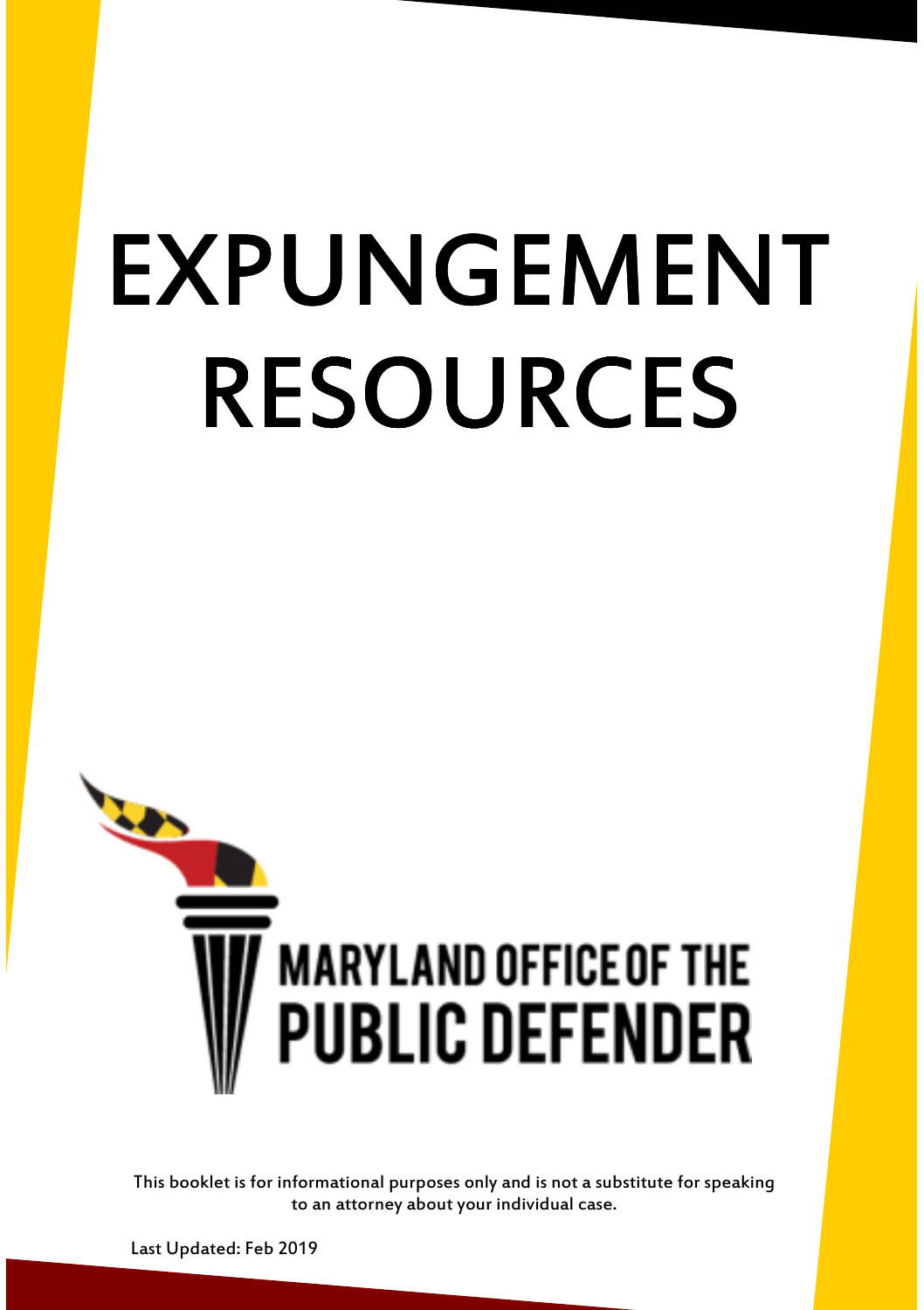# **Frequently Asked Questions**

# 1. What is expungement?

An expunged criminal case is permanently removed from court and police records and no longer visible to the public. Expungement only applies to criminal proceedings, including serious incarcerable traffic offenses.

# 2. What is shielding?

Shielding removes a case from public record (i.e. Maryland Judiciary Case Search), yet the court and some agencies will still have access to it. You are allowed to shield only one criminal case. Shielding can also apply to peace orders and protective orders. There are separate forms and procedures to shield eligible criminal cases, peace orders and protective orders.

# 3. How much does it cost to expunge a case?

There is no filing fee for favorable dispositions (nolle prosequi, not guilty, judgement of acquittal, dismissal), not criminally responsible (NCR), stets, or probation before judgement (PBJs). For guilty dispositions, there is a \$30 filing fee for each case. However, you may request to waive the filing fee by filling out a fee waiver.

# 4. If I have a pending case, can I still file expungement petitions?

No, you cannot file any expungement petitions if you have a pending criminal proceeding. This includes serious traffic offenses (i.e. driving on a suspended license, without a license, DWI/DUI, etc.). If you file before your case is resolved, the Court will deny your petition.

If you have an active warrant or have yet to go to court for a current case, this is an active criminal proceeding and you cannot file for an expungement.

If you are on probation, you can still file for expungement for other eligible cases. Probation is not a pending criminal proceeding.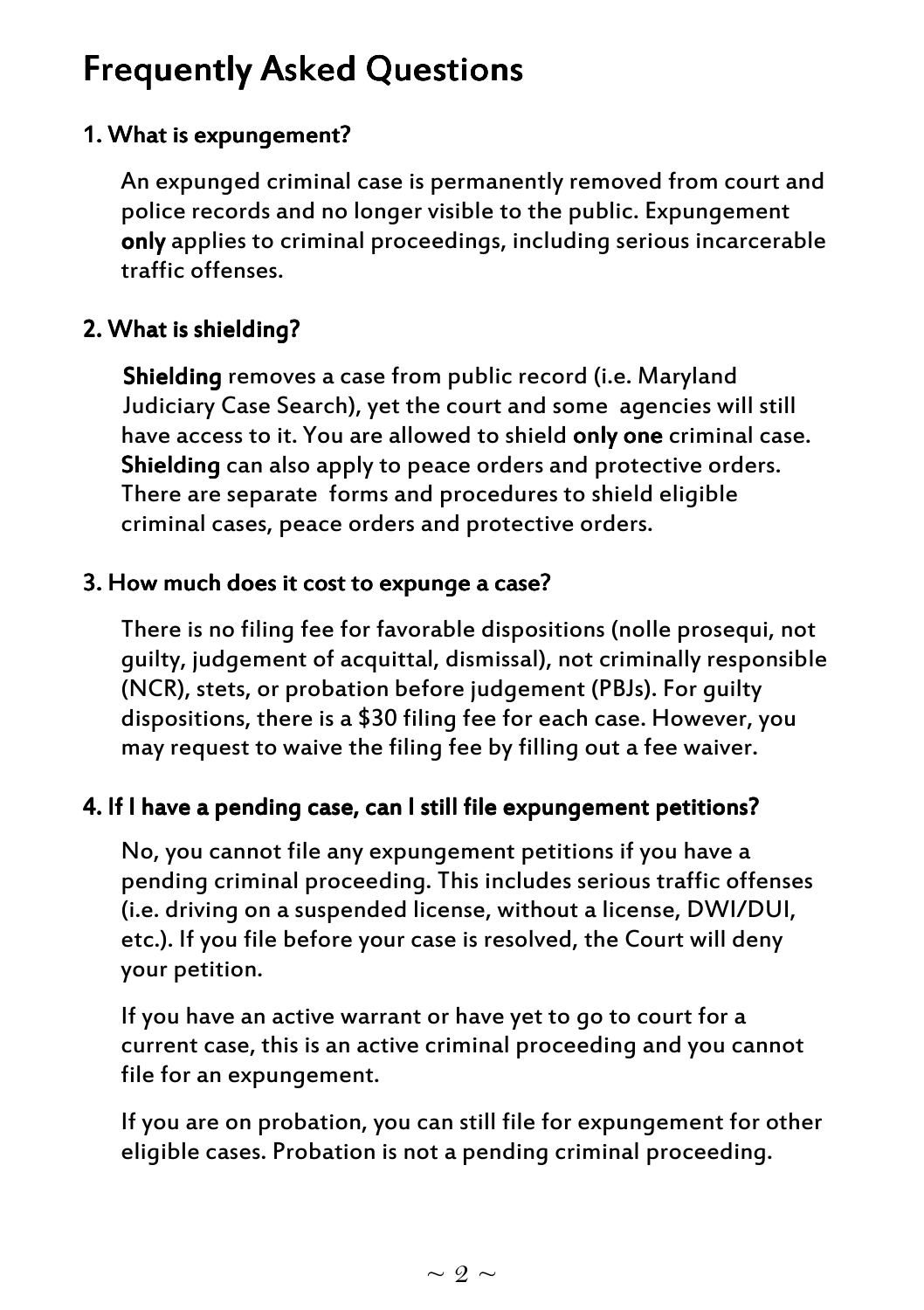# 5. I was only found quilty of one charge in my case and the rest were dismissed or nol prossed. Why can't I expunge this case?

According to the "Unit Rule", all charges in the case or any related incident/cases must be eligible for expungement in order for the whole case to be eligible for expungement. For example, if you have five charges in a case, four of which are dismissed, but one guilty charge that is not eligible for expungement, then whole case is ineligible. Minor traffic offenses (speeding ticket) do not apply.

# 6. Can all quilty dispositions be expunged?

Not all guilty dispositions are eligible for expungement.. Also, just because 10-15 years have passed since your case, does not make it eligible. Some cases are just not eligible, even if decades have passed. The law outlines certain misdemeanors and felonies that may be eligible for expungement after 10-15 years, respectively. The legislature dictates what charges and dispositions can become eligible after a set time. There are certain rules to determine a case's eligibility. See page 6 .

# 7. How long does it take to get my case expunged?

Filling out and filing expungement petitions do not take much time at all. Once cases become eligible and petitions are filed with the courts, it can take anywhere from 4-8 months (in Baltimore City specifically) for cases to be fully processed and expunged. The State's Attorney, Police Department, and Judge have to review each petition. Even if the dispositions are favorable (not guilty, nolle prosequi, dismissed, acquittal) the petitions still have to go through the same review process.

# 8. Are traffic cases eligible?

Minor traffic offenses such as speeding, or anything you could pay a fine for, may be eligible for expungement through the Motor Vehicle Administration (MVA). Serious incarcerable traffic offenses that with **quilty dispositions**, such as driving without a license or DWI/DUI, are not eligible for expungement. Additionally, DWI/DUI charges resulting in a probation before judgement (PBJ) are never expungable.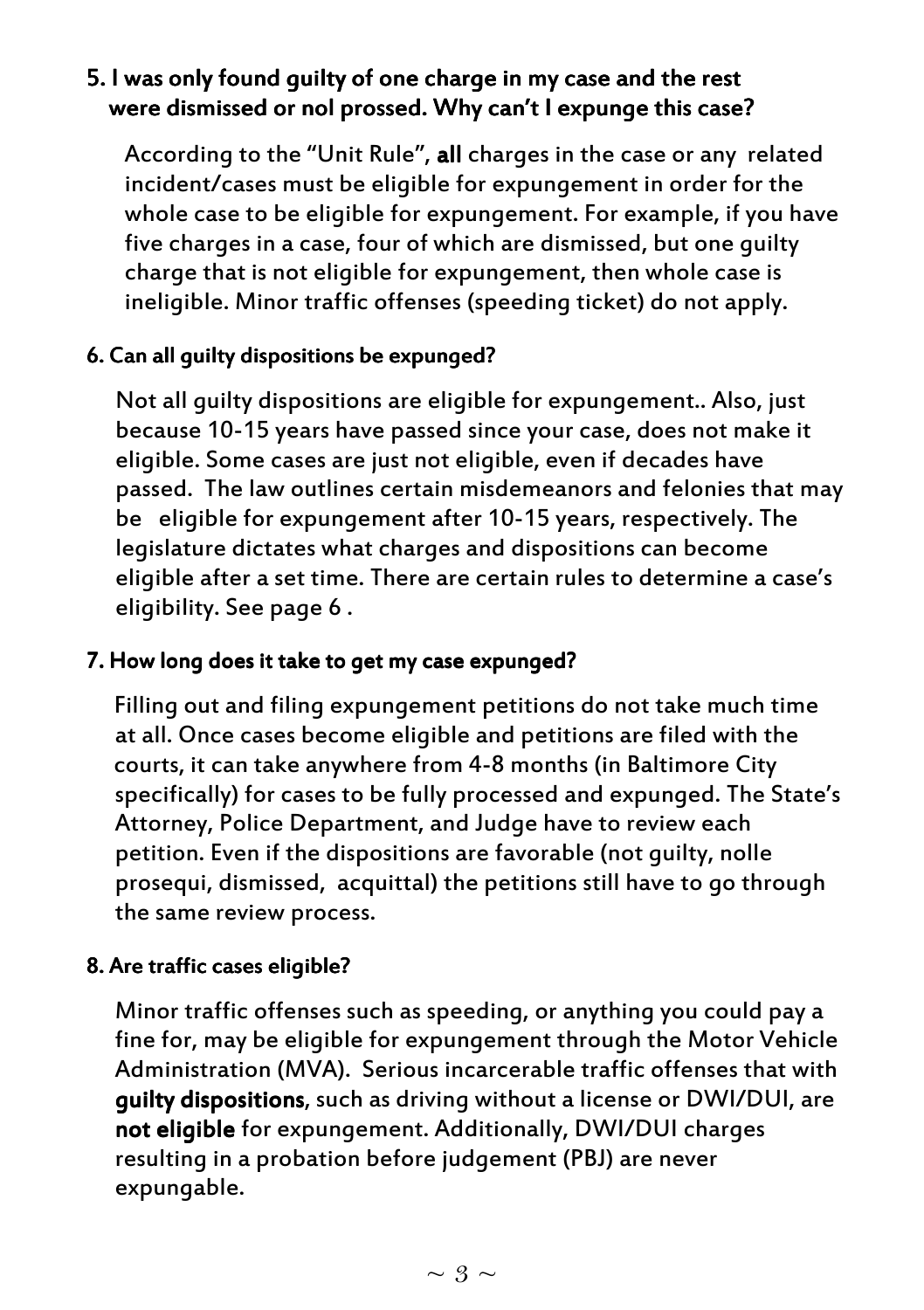# 9. If my case was dismissed, why is it still on Case Search? Do I still have to file for an expungement?

In Maryland, even if your case was dismissed, "nol prossed" (nolle prosequi), or you were found not guilty or acquitted, it does not automatically go away. The case can still be seen by the public. Even though all cases with a favorable disposition may be immediately eligible for expungement, you still have to physically file an expungement petition. If you want to file right away, or within three years of your case's disposition (the day you were in court) you will have to sign a "General Waiver and Release", giving up your right to file a civil suit against the petitioners/police officers in the case.

# 10. If I received a probation before judgement (PBJ) or a stet, do I still have to wait three years before I can get it expunged?

You may be eligible to file a "Motion for Good Cause." If the PBJ or stet is significantly hindering your ability to get a job, you have lost your job because of the case, you cannot get approved for housing, or continue/start your education, for example, you can ask the Court to grant you an early expungement . You will have to prove to the court that the case is severely impacting your life. The Judge will look at your entire criminal history. Get all eligible cases expunged first.

To get an early expungement, the case must otherwise be eligible under the law.

In order for a PBJ be eligible early (excluding DWI/DUI), probation must be completed. After the disposition date, you cannot have picked up any ineligible conviction.

# 11. If my case is ineligible for expungement, can I hire an attorney to arque why my case should be expunged? Can I pay to get the case expunged?

No. The Judge can only grant expungements for cases that are eligible under the expungement statutes.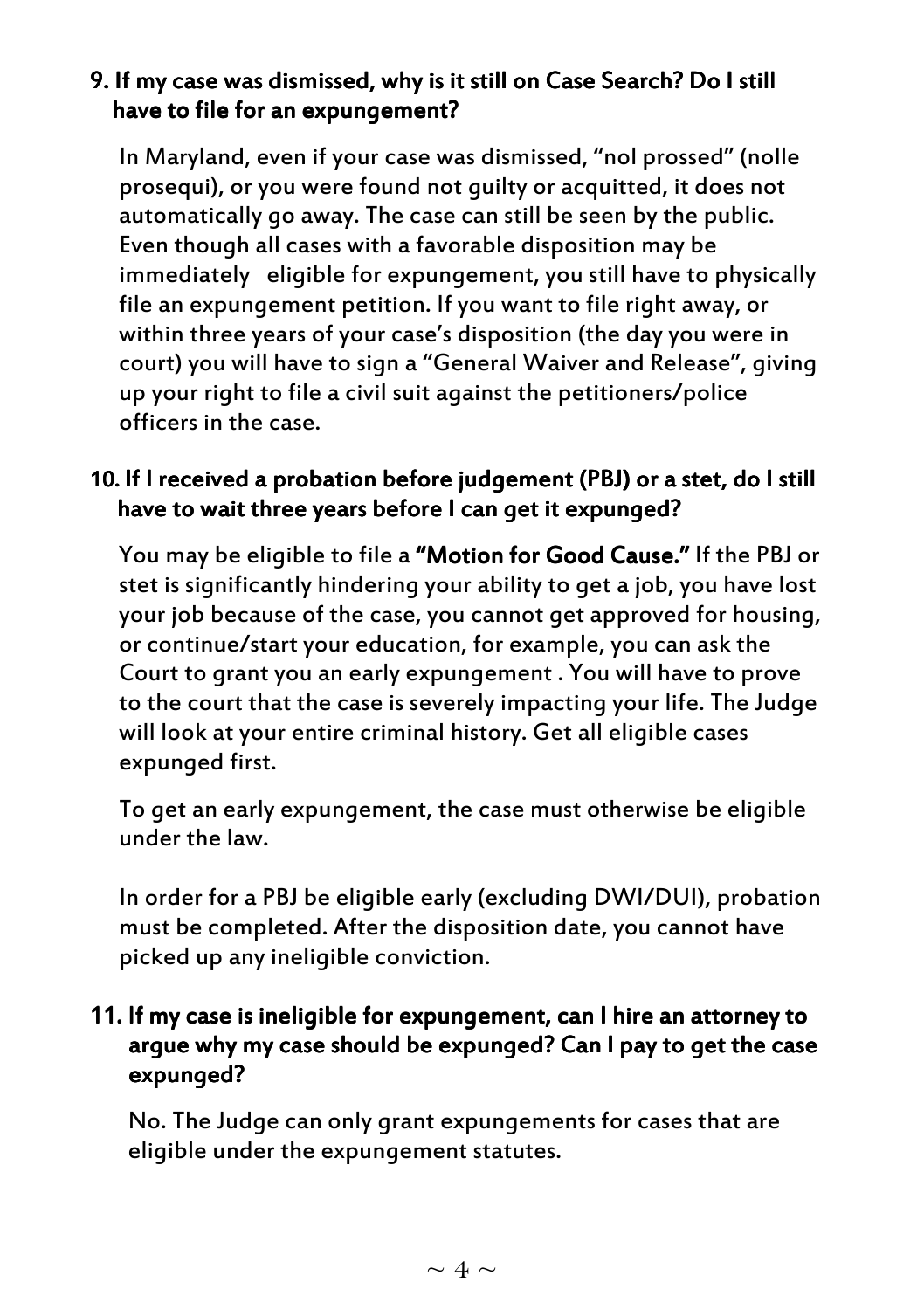12. On case search, it says I'm quilty, but my attorney told me that the sentence would become a probation before judgement (PBJ) if I paid the fines, completed my community service, etc. Can I still get it expunged?

If Case Search still shows a "guilty" disposition for your case, and it is not an eligible case under the law, then no, you cannot file for an expungement. If you believe the disposition was supposed to be switched from guilty to a different disposition, contact your attorney to determine if they filed for a "Motion to Modify." Ask if they remember the Judge mentioning anything about modifying your sentence.

You can also go to the Court where you had your trial and ask to see the records for your case. Request to see the case file. Read to see if there is any mention about filing to modify your sentence. Flip through the pages and look on the outside of the folder. See pages 8 and 9 for more information.

# 13. I got a deficiency notice and/or summons for a hearing in the mail. What do I do?

If you received a deficiency notice, there may have been a mistake on your petition. If your case was less than three years old, you may have forgotten to include a General Waiver and Release. Call the Court and ask for more information.

Your case should only be denied at an expungement hearing. Call the Court to see if an expungement hearing was scheduled.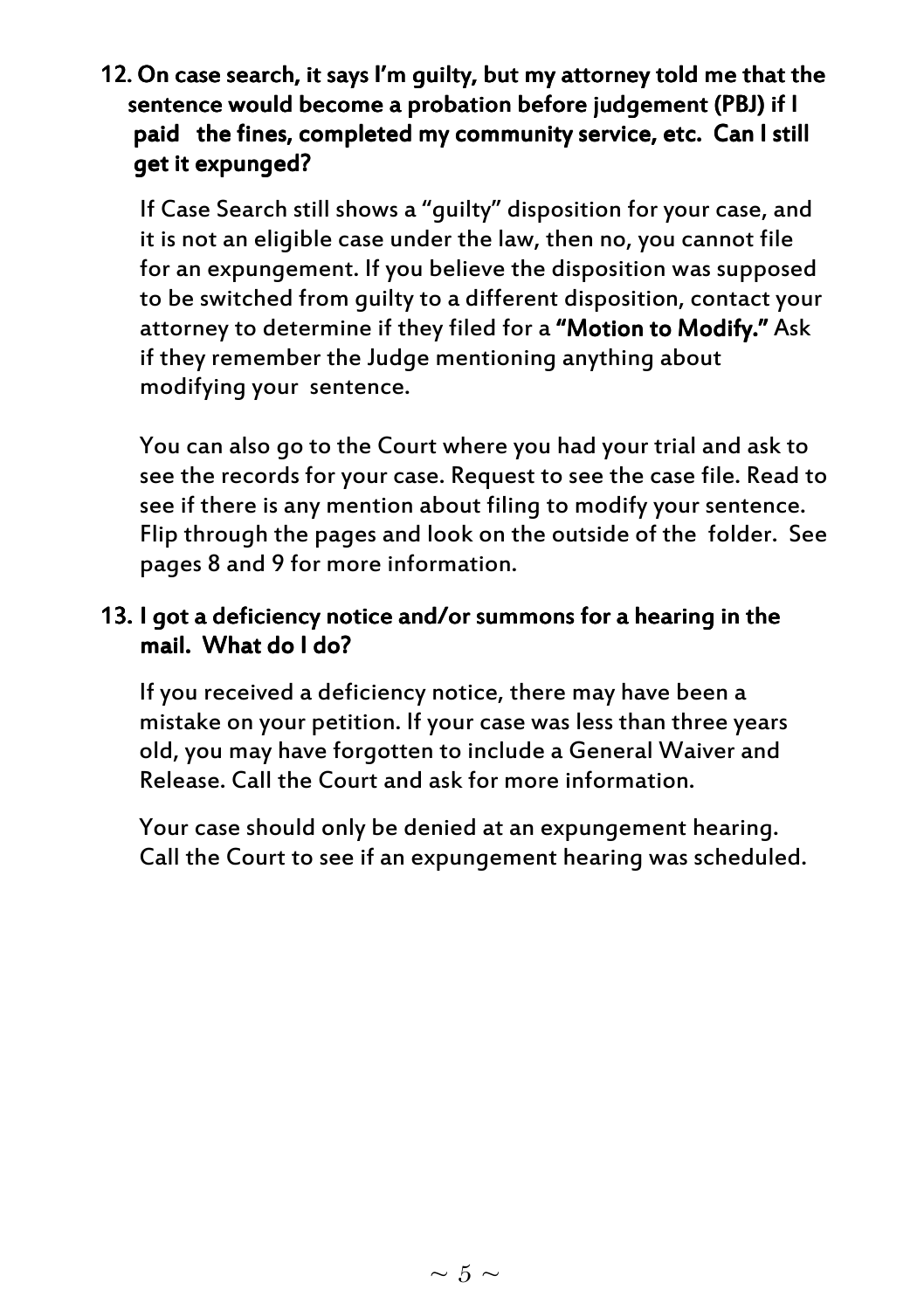# WHAT IS EXPUNGABLE?

### DISPOSITIONS THAT ARE IMMEDIATELY ELIGIBLE:

◊ Not Guilty, Judgement of Acquittal, Dismissal or Nolle Prosequi

# ↑ Guilty— marihuana possession - less than 10 grams

# **AFTER 3 YEARS:**

- ◊ Stets and PBJs (probation before judgement) may be eligible. A PBJ for a DWI/DUI is not expungable.
- ◊ Specific guilty convictions:
	- $\begin{array}{ccc}\n\Diamond \ \textsf{Public Union/Defection} & \Diamond \ \textsf{Panhandling} & \Diamond \ \textsf{Loitering} \\
	\Diamond \ \textsf{Drinking alcohol in public} & \Diamond \ \textsf{Vagrancy} & \Diamond \ \textsf{Littering}\n\end{array}$
	- $\Diamond$  Drinking alcohol in public
	- $\Diamond$  Smoking on public transit  $\Diamond$  Eating on public transit
	- $\diamond$  Obstructing free passage of another in public place
	- $\Diamond$  Sleeping on/in park structures (benches, doorways, etc.)
	- $\Diamond$  Riding transit w/o paying fare or exhibiting proof of payment

# **AFTER 4 YEARS:**

CDS Possession (Marihuana Only)

# Some quilty convictions may be eligible 10-15 years after the completion of the

sentence. You cannot have any other ineligible convictions during that 10-15 year period, including serious incarcerable traffic offenses.

Eligible charges include:

### 10 YEARS

◊ CDS Possession (Not Marihuana) ◊ Gambling ◊ Prostitution ◊ Unauthorized Removal of Prop. ◊ CDS Paraphernalia ◊ Misdemeanor Theft  $\Diamond$  Roque and Vagabond  $\Diamond$  2nd Degree Malicious Burning ◊ Trespass– Posted Property ◊ Betting/wagering/gambling

### 15 YEARS

- ◊ 2d Degree Assault ◊ CDS Poss. w/Intent w/Intent to Distribute
- ◊ Felony Burglary (1st– NOT with intent to commit violance, 2nd, 3rd)

◊ Felony Theft

This list does not include all eligible cases. For more information, speak with your public defender, or call/visit the Neighborhood Defender's Office. Contact info on the back of this booklet.

- 
- 
- 

- 
-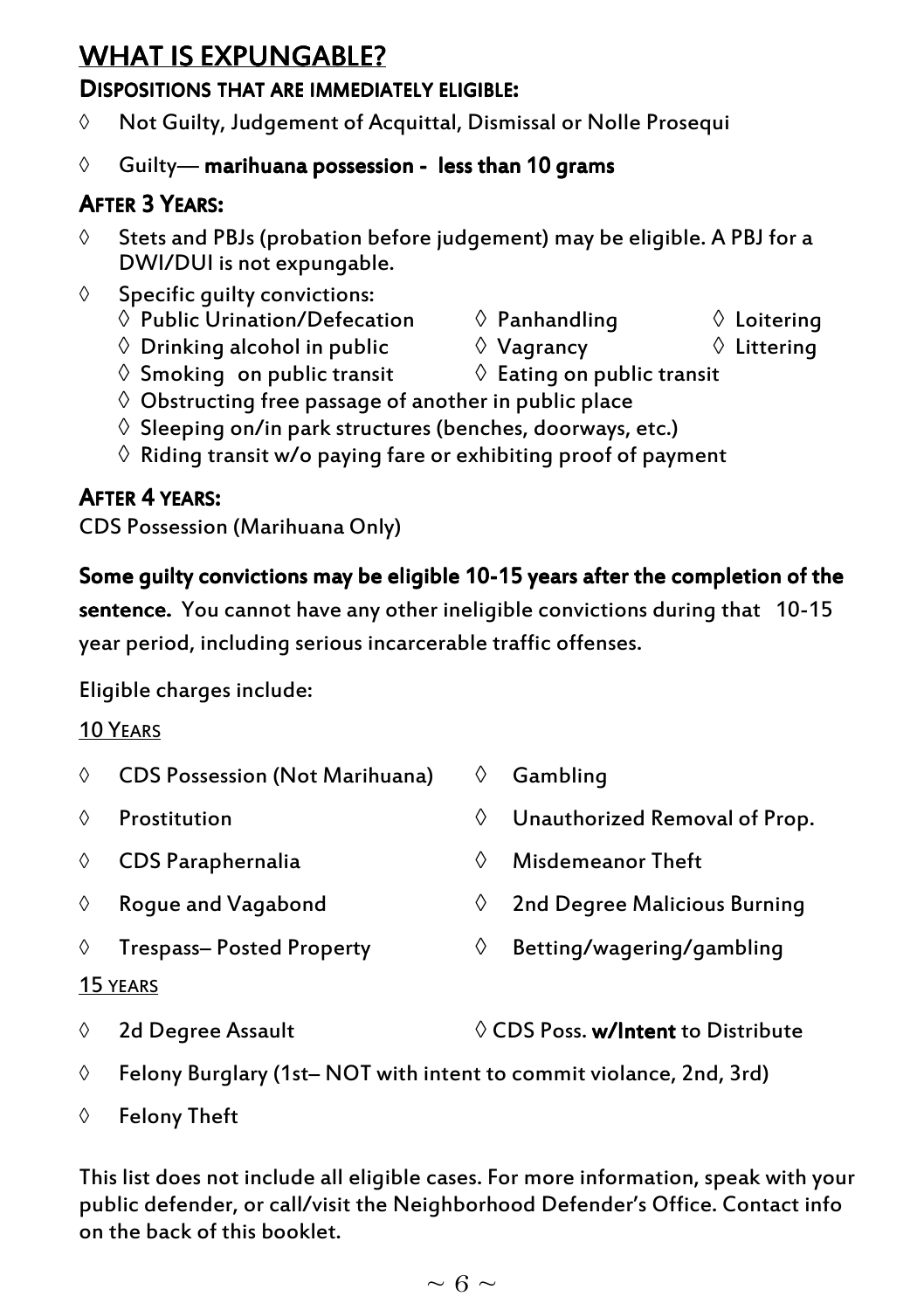# HOW TO FILE PRO SE (WITHOUT THE ASSISTANCE OF AN ATTORNEY)

- 1. Determine if you have an eligible case. Go to Maryland Judiciary Case Search and search by your name and DOB. If you have a common name, it may be difficult to find all of your cases using case search. Search any aliases used.
- 2. Fill out the appropriate expungement petition. You must file an expungement

petition for each eligible case. These can be found on the Court's website or at the information desk in the courthouse. If a District Court case was forwarded to Circuit Court– file the expungement petition using the Circuit Court case number. Sometimes , if the case is old, the Circuit Court case might not be accessible through case search. See pages 8 & 9.

Form CC-DC-CR-072A— Favorable dispositions, NCR, PBJs, stets, charges no longer a crime. Form CC-DC-CR-072B- Guilty dispositions

- 3. If you are filing within three years of the date of disposition (if your case is immediately eligible and you are filing right away), you must also fill out a General Waiver and Release. Within three years of a case's disposition, one has the right to file a civil suit against petitioners/the Police Department. If you plan to file a civil suit, you cannot file for expungement. If want to file for expungement right away, you must give up this right.
- 4. There is no filing fee for favorable dispositions (nolle prosequi, not guilty, judgement of acquittal, dismissal), not criminally responsible (NCR), stets, or probation before judgement (PBJs). For **quilty dispositions**, there is a  $$30$ filing fee for each case. However, you may request to waive the filing fee by filling out a fee waiver provided by the Court (Form CC-DC-089).
- 5. All of the petitions must be filed in the appropriate court— if your case started in district court, but you prayed a jury trial and/or had your case forwarded to circuit court, file the expungement petition in circuit court with the circuit court case number. If you are filing pro se (you fill out all of the paperwork without an attorney), you can mail the petitions to the Court.

# WILL I RECEIVE ANY CONFIRMATION MY CASE HAS BEEN EXPUNGED?

◊ It takes a few months for eligible cases to be expunged. The State's Attorney, Police Department, and Judge have to review each petition. In the mail, you will get Orders of Expungement and Letters of Compliance, the latter stating your case has been expunged.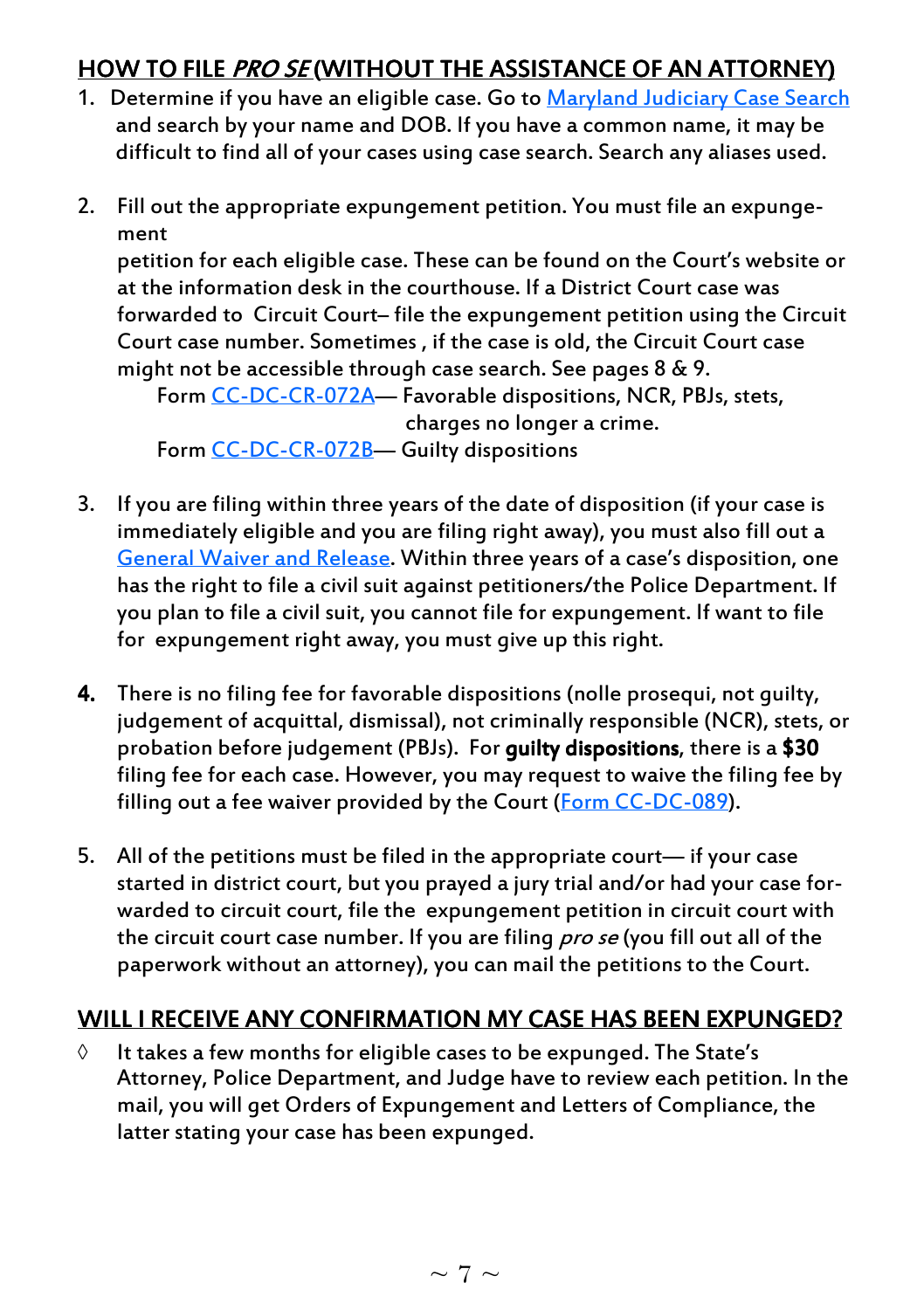# Requesting files from the Courts:

In Maryland, all records are accessible to the public (unless they have been expunged or sealed). Most are accessible online through Maryland Judiciary Case Search. Old case files (pre-1990s) may not be accessible online.

- ◊ If an old case was disposed of in Circuit Court, sometimes only the District Court case record will be available on Case Search. It WILL NOT have the final disposition and circuit case number required to file for expungement. Therefore, you will need to go to the Circuit Court clerk's/records office to obtain a copy of the final disposition of your case.
- ◊ Were you told that your sentence was going to be modified (upon completion of probation, community service, treatment program, etc.?
	- 1. First, contact your attorney to see if they remember or have any documentation that would suggest a modification of your sentence. Ask if they filed a "motion to modify." Your attorney would have filed within 60 days of the date of disposition.
	- 2. Go to the courthouse and look through your case file. Read through all of the documents. Look for notation about a sentence being modified, reduced, etc. Make sure to look at the notes on the folder itself.
	- 3. See if a hearing was ever scheduled— did the judge rule on it?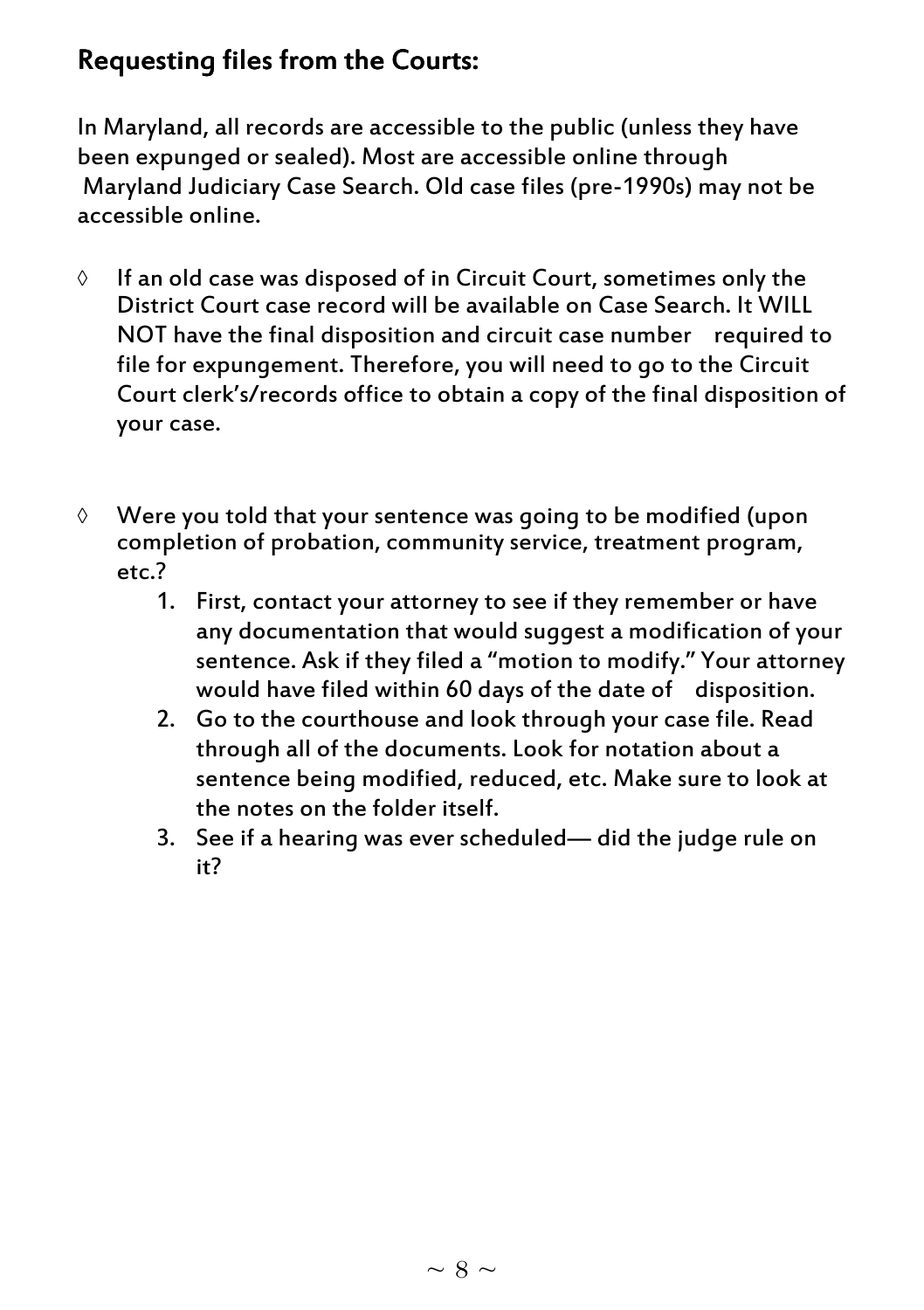# HOW TO OBTAIN THE FINAL DISPOSITION OF A CIRCUIT COURT **CASE**

You must go to the appropriate Circuit Court – not the District Court, even if your case started there.

To request a copy of the disposition, you will need:

- ◊ A license/ID
- ◊ The DISTRICT COURT case number/tracking number (if you can, bring a print-out of what is on Case Search)

Go to the records office/window.

- ◊ Tell the court clerk you have an old case that was forwarded to Circuit Court, but only have access to the District Court Case File. You need a copy of the final disposition—it does not have to be a certified or true test copy.
- $\Diamond$  If you need to make copies, it will cost 50 cents per page. Fill out the "Request for Copies" form.

# HOW TO REQUEST TO SEE YOUR COURT FILE

To request your file, you will need:

- ◊ A license/ID
- ◊ The case number/tracking number (if you can, bring a print-out of what is on case search)
- ◊ Bring a pen and paper to take notes. You cannot take out or write on any of the documents.

You must go to the court where your case took place (District or Circuit) and go to the records office.

- $\Diamond$  Ask the clerk to see you court file.
- ◊ Fill out the "Request for File Inspection" form.
- ◊ If you chose to make copies, it will cost 50 cents per page. Fill out the "Request for Copies" form.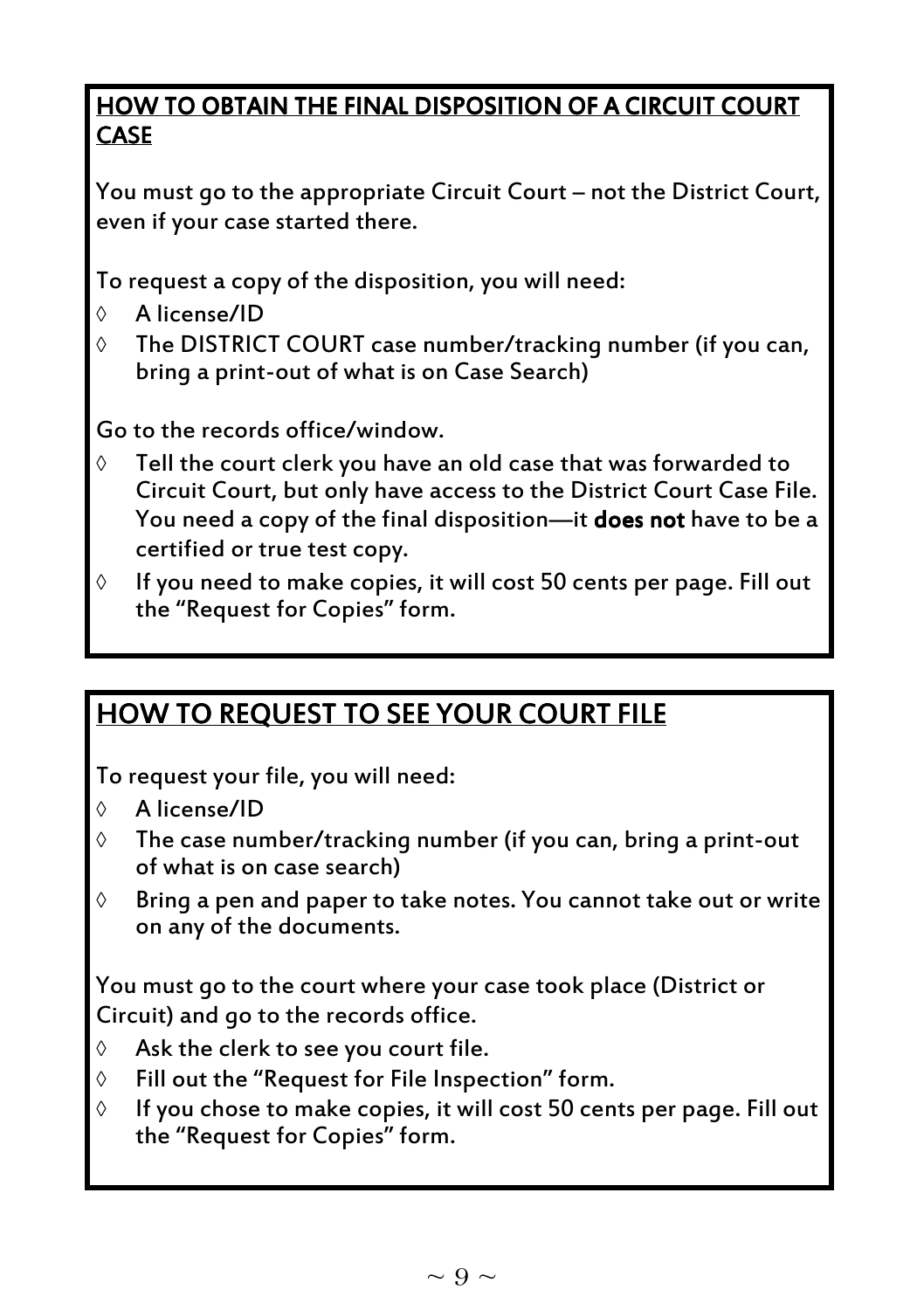# Circuit Court Locations & Mailing Addresses: Hours Monday-Friday 8:30AM to 4:30PM

You may be able to call the courthouse to get the information you need, however it is always best to have a copy of the case for your records.

# Court Address **Address Mailing Address** Mailing Address

# **Anne Arundel County**

8 Church Circle Annapolis, MD 21401 410-222-1420

# Baltimore City

Mitchell Courthouse Building 100 North Calvert Street Baltimore MD 21202 (410) 333-3750

# Baltimore County

401 Bosley Avenue Towson, MD 21204 410-887-2625

# Carroll County

55 N. Court Street, Westminster, MD 21157 410-386-8710

# **Harford County**

20 West Courtland Street, Bel Air, MD 21014 410-638-3426

# **Howard County**

8360 Court Avenue Ellicott City, MD 21043 410-313-2111

# **Montgomery County**

50 Maryland Avenue Rockville, MD 20850 240-777-9400

# **Prince George's County**

14735 Main Street, Upper Marlboro, MD 20772 301-952-3344

14735 Main Street Courthouse M1408 Upper Marlboro, MD 20772

Circuit Court for Anne Arundel County P.O. Box 71 8 Church Circle Annapolis, MD 21404-0071

Enter from Fayette St. The expungement office is Room 200.

Circuit Court for Baltimore County County Courts Building P. O. Box 6754 Towson, MD 21285-6754

For additional locations, go to: https://www.courts.state.md.us/circuit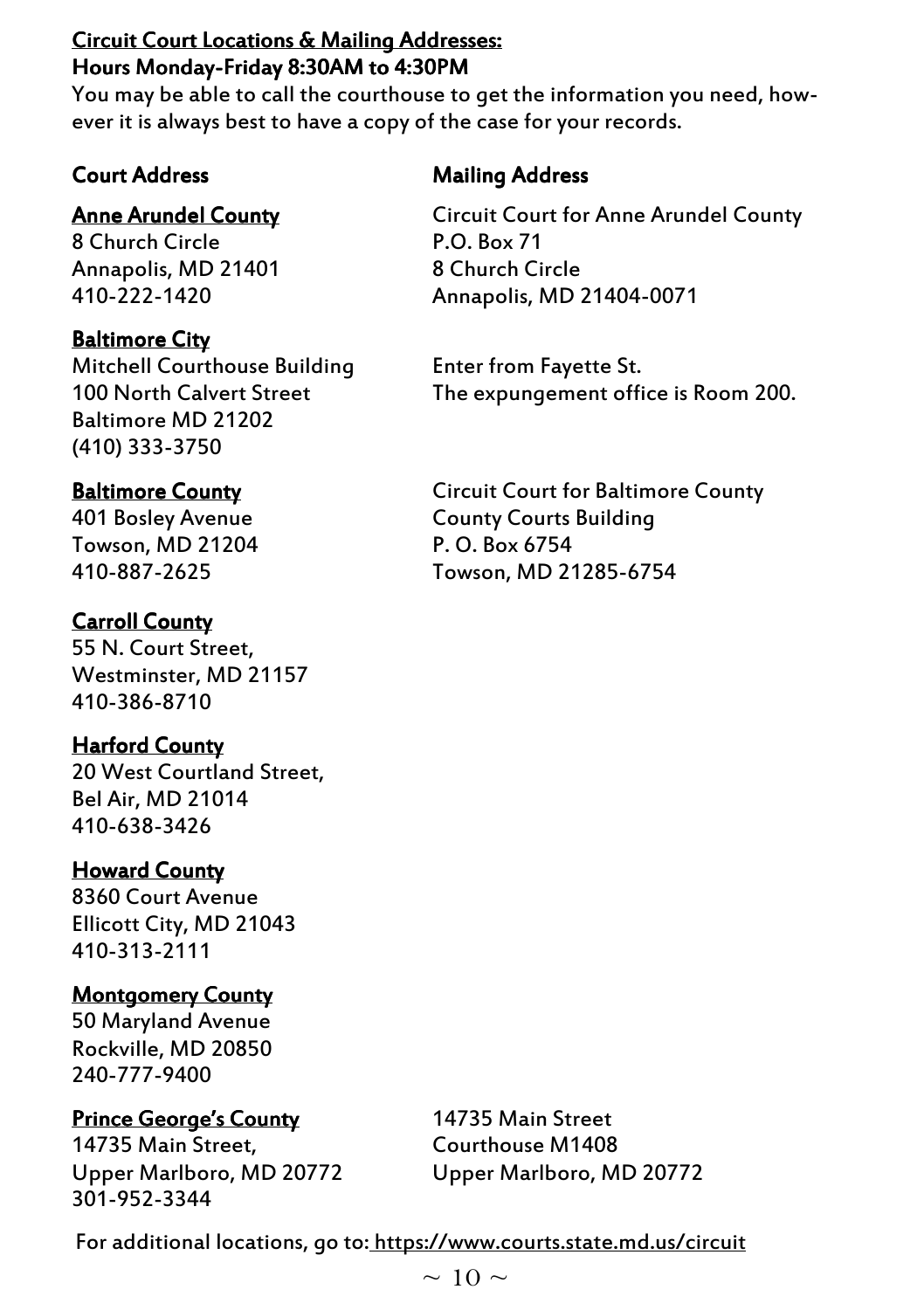# **District Court Locations** Hours Monday-Friday 8:30AM to 4:30PM

You may be able to call the courthouse to get the information you need, however it is always best to have a copy of the case for your records.

### Baltimore City

Borgerding District Court Building (Wabash/West Side) (01-01) 5800 Wabash Avenue, Baltimore, MD 21215-3330 410-878-8000

Eastside District Court Building (01-03) 1400 E. North Avenue, Baltimore, MD 21213 410-878-8500

John R. Hargrove, Sr. Building (01-02) 700 E. Patapsco Avenue, Baltimore, MD 21225 410-878-8300

### Baltimore County

120 E. Chesapeake Avenue, Towson, MD 21286 (08-04) 410-512-2000

8914 Kelso Drive, Essex, MD 21221-3121 (08-05) 410-512-2300

900 Walker Avenue, Catonsville, MD 21228 (08-01) 410-512-2500

### Harford County

2 South Bond Street, Suite 100, Bel Air, MD 21014 410-836-4545

### Howard County Howard County

3451 Courthouse Drive, Ellicott City, MD 21043 (410) 480-7700

For additional locations, go to: https://mdcourts.gov/district/directories/courtmap